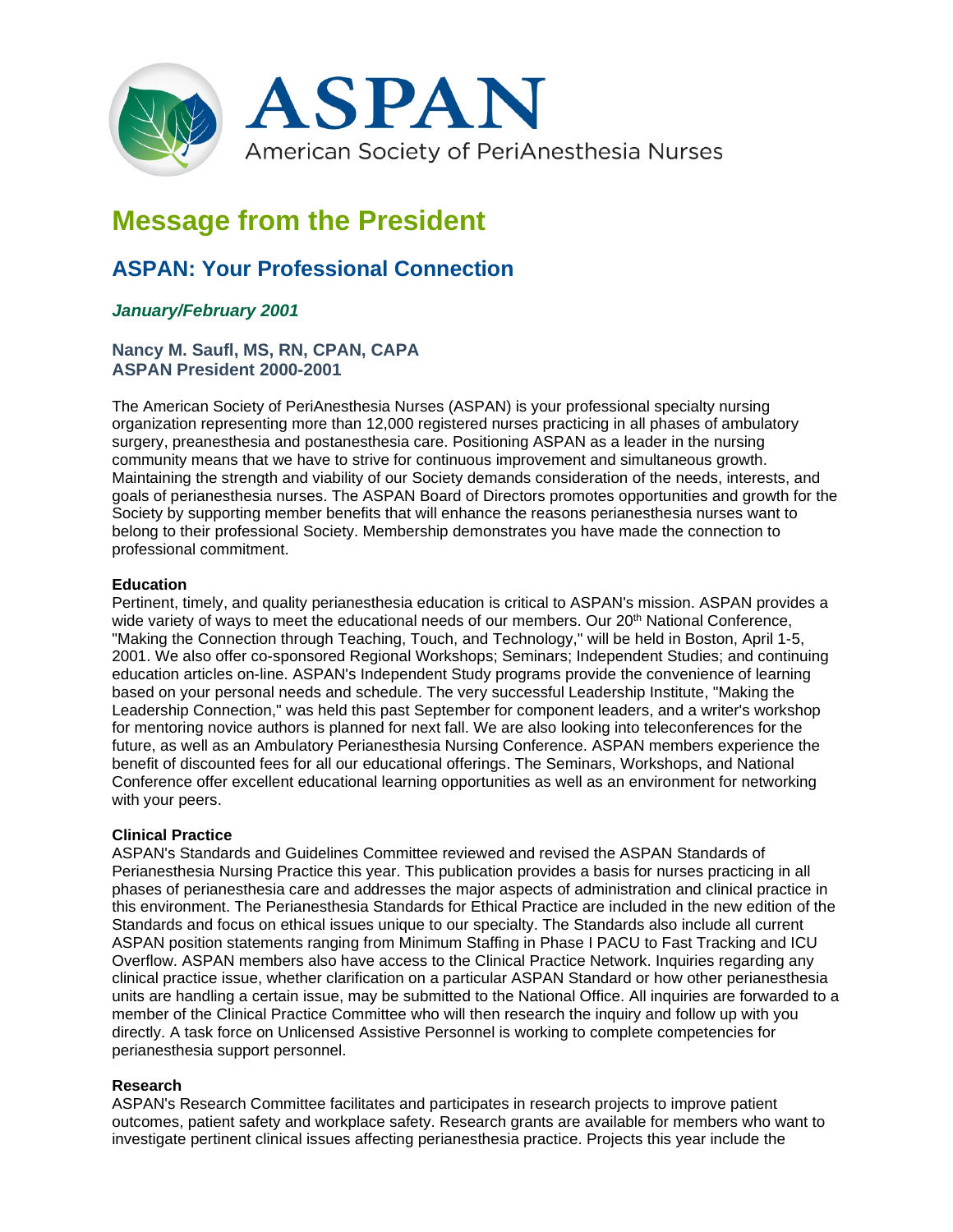preoperative patient teaching/video study, the multi-site study on thermoregulation/unplanned hypothermia, and discharge criteria for regional anesthesia patients.

#### **Patient Education**

ASPAN has developed a consumer web site to familiarize the potential surgical patient with the preanesthesia and postanesthesia phases of the surgical experience. The goal is to educate the consumer and ultimately improve the overall outcome of their perianesthesia experience. Topics range from preanesthesia testing to pain management.

#### **Publications**

ASPAN members receive The *Journal of PeriAnesthesia Nursing* bimonthly, as well as our official newsletter, Breathline, also published bimonthly. ASPAN publications available for purchase include the aforementioned, *Standards of Perianesthesia Nursing Practice 2000*; The *Research Primer*; *Redi-Ref;* and the *Competency Based Orientation Credentialing Program*. ASPAN members can order these publications by mail, fax or online and receive member discounts.

#### **Foundation**

The ASPAN Foundation is dedicated to supporting the various programs of ASPAN. The ASPAN Foundation utilizes its resources to implement initiatives focused on scholarships and awards, public awareness and education, and research. Programs such as the Leadership Institute, Research Grants, Scholarships, and Consensus Conferences are made possible through the efforts of the Foundation.

#### **Web Site**

ASPAN's Web site www.aspan.org is an invaluable resource. Information regarding education, publications, membership, scholarships, certification and much more can be obtained from the web site. Links to other professional organizations and component web sites are also available. The on-line conference center offers a unique style of posting queries, concerns, and announcements from you and your colleagues. The open conference center allows the opportunity to network with your peers on issues pertinent to perianesthesia nursing.

#### **Governmental Affairs**

ASPAN's Governmental Affairs Committee (GAC) monitors legislative issues and provides status reports. The GAC strives to provide ASPAN members with information about the legislative process, health care policy, and legislative, political and economic forces that drive health care policy today.

## **Specialty Practice Groups**

ASPAN members have the opportunity to join any of our three Specialty Practice Groups: Preoperative Assessment; Management; and/or Pain Management. These groups allow for additional networking and information sharing specific to these practice areas.

#### **Certification**

The American Board of Perianesthesia Nursing Certification provides certification exams for perianesthesia nurses to validate knowledge gained through professional education and experience. Perianesthesia nurses can become certified in postanesthesia nursing, CPAN, or in ambulatory perianesthesia nursing, CAPA. ASPAN members receive significantly reduced examination fees for the certification exams.

#### **Components**

In addition to the national affiliation, ASPAN members also belong to regional components. ASPAN has forty components throughout the United States that offer additional networking and educational opportunities at the state and regional level. The components are the grass roots of ASPAN and provide the forums for sharing information and creating a climate for perianesthesia excellence.

#### **Collaboration**

ASPAN collaborates and networks with other specialty nursing organizations on an ongoing basis. These professional societies include AORN, AACN, NAON, ENA, AMSN, and others. ASPAN communicates regularly with the American Nurses Association, the National Student Nurses Association, the American Society of Anesthesiologists, the American Association of Nurses Anesthetists, the Federation of Ambulatory Surgery Association, and the Anesthesia Patient Safety Foundation. We also are participating in conferences on nurse: patient ratios, staffing issues, and the nursing shortage with Cross-Country University.